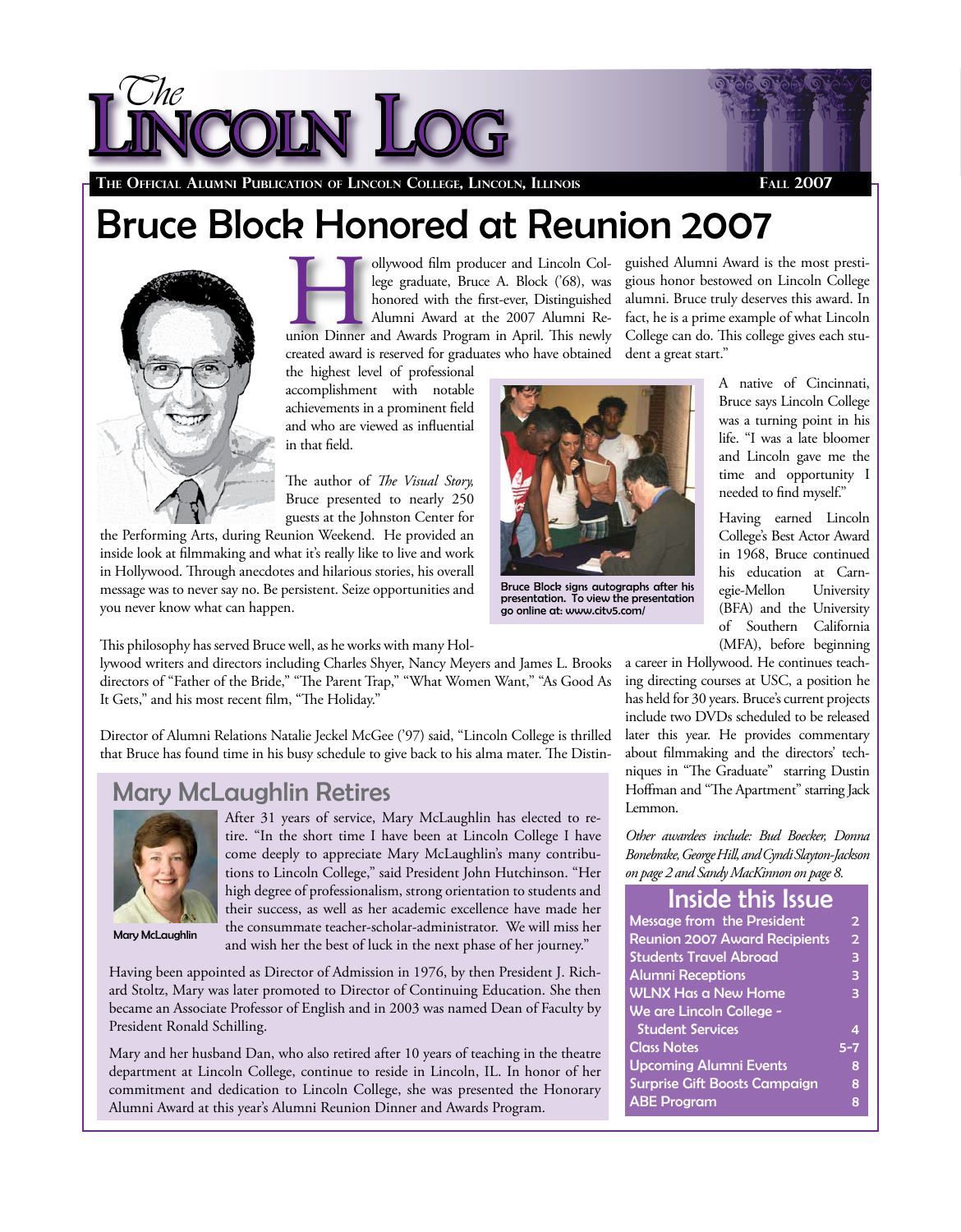# $\overline{\text{C}}$ he **Log**

# A Message From the President

The College is fortunate to have alumni and friends who recognize the importance of the institution and are willing to contribute to its future.



#### GENEROUS GIFTS STRENGTHEN COMPREHENSIVE CAMPAIGN EFFORTS

n past issues of the *The Lincoln* (1) Scholarships<br> *Log*, you have heard of our "If It (2) McKinstry N<br>
Hadn't Been for Lincoln College" (3) Educational<br>
comprehensive campaign. We are (4) Museum Ho n past issues of the *The Lincoln Log*, you have heard of our "If It Hadn't Been for Lincoln College" comprehensive campaign. We are well into this \$7 million campaign designed to take the College to the next step in its historical journey. The centerpiece of the campaign, of course, is The Lincoln Center, which will house an athletic/convocation center, the Lincoln Museum, a fitness center, a state-of-the-art classroom, offices, and athletic practice rooms. In addition, we are also giving donors an opportunity to make contributions to five other areas:

- (2) McKinstry Memorial Library
- (3) Educational Technology
- (4) Museum Holdings
- (5) Faculty Development

I am happy to report that the campaign is moving forward and we have received a number of generous contributions.

I would like to take this opportunity to highlight a wonderful gift from the late Anna Behrends ('36). Ms. Behrends left an estate gift of approximately \$500,000

to the College for scholarship purposes. Ms. Behrend's brother, Bernie ('48), serves on the Board of Trustees at Lincoln College and has been a most generous donor himself. The College is fortunate to have alumni like the Behrends and Sandy MacKinnon (page 8), and friends who recognize the importance of the institution and are willing to contribute to its future.

If you would like more information on the campaign, please contact me or the Office of Institutional Advancement at 877-522- 5867. Thanks for your ongoing support.

# Reunion 2007 Award Recipients



Bud Boecker '52



Donna Bonebrake

**Paul "Bud" Boecker** ('52) was honored with the Alumni Achievement Award in Service and Leadership. Serving as freshman class president in 1951, Bud continued his education at North Central College. He dedicated his life by serving as a fire fighter for 23 years. He retired in 2005 as Fire Chief at Lisle-Woodridge Fire District. Bud lives in Lisle, IL. **Donna Bonebrake** was presented the Honorary Alumni Award. She served as the Head Women's Basketball and Softball Coach in the early 1980s. Her 1985 basketball team appeared in the NJCAA National Tournament. In 1981, her softball team placed third. After

Lincoln College, Donna continued coaching at Indiana State University where she worked with Olympic athlete Michelle Venturella. Donna resides in Springfield, IN.



George Hill '52



Cyndi Slayton-Jackson

**George "Sam" Hill** ('52) received the Alumni Achievement Award in Athletics. Having had a successful career as a high school baseball and basketball coach, George also coached at the University of Illinois, U.S. Coast Guard Academy, and The Citadel. He is the author of *The Season*, a memoir of his first head coaching experience. George resides in Parsons, KS. **Cyndi Slayton-Jackson** accepted the Honorary Alumni Achievement Award. She is credited for developing the women's athletic programs at Lincoln College which began in the late 1970s. She recruited and coached the first Lady Lynx basketball, softball, and volleyball teams. Her experience as a varsity player for Illinois State University led her to this position. Cyndi lives in Lincoln, IL.

**Other awardees include Bruce A. Block ('68) and Mary McLaughlin on page 1 and Sandy MacKinnon ('60) on page 8.**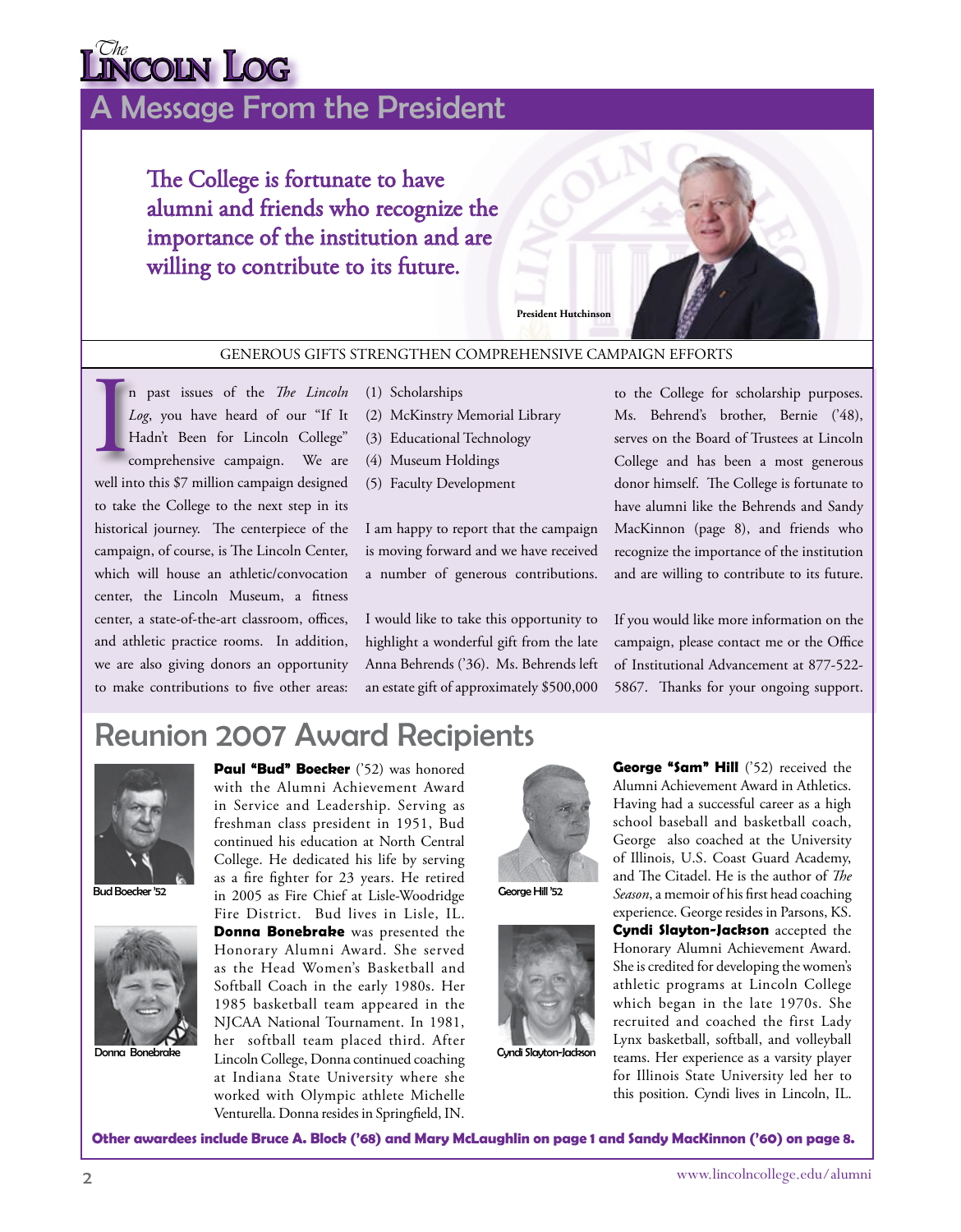

Does your class year end in a 3 or 8? Save the date for Reunion 2008, April 25-27. The Class of 1958 (50 years) and the Class of 1983 (25 years) will be presented with the Lincoln College Swarovski crystal alumni pin.

# Nominate a Classmate for Alumni Awards

Nominations are now being accepted for the 2008 Alumni Achievement and Honorary Alumni Awards. Presented during Alumni Reunion Weekend, the awards recognize alumni and friends of Lincoln College who have shown inspiration to others, characterize values and ideals of Lincoln College, give distinguished service through professional or personal achievement, and demonstrate continuing interest in LC. Nominations must be received by November 15. To nominate someone today, complete an online form at www.lincolncollege.edu/awards.

# **Students** Travel Abroad

Global studies students traveled abroad this summer learning about European cultures and seeing historic sites with Professor Paula Knopp. Here they pose at the Eiffel Tower in Paris, France. All are members of the Class of 2007 and 2008



From left to right: Brittany Burdette, Shalisa Rembert, Desirae Winter, Caleb Olson, Professor Knopp, Debrell Young, Amanda Giamarrino, Autumn Forbes, Johanna Miller, Camille Gebur, and Alli Maas.

Next year Professor Knopp will travel to the South Pacific, Hawaii, Australia and New Zealand in late May. For more information about the trip, e-mail pknopp@lincolncollege.edu.

# Chicagoland Alumni Reception



Bud ('52) and Sonja Boecker



Friends from the Class of 1993: Amy Eskew, Nancy DePaul, and Danielle Wojcicki Barnett



Amy Eskew ('93), Vice President for Advancement: Debbie Ackerman ('83), President John Hutchinson, Jean Ann Hutchinson, Director of Alumni Relations: Natalie Jeckel McGee ('97), Development Officer: Rick Samuels, and Nancy DePaul ('93). Not pictured: Bryan Barnett ('93), Herb Berg ('77), Chris ('72) and Dennis Boccard, Robert and Ileene Giering, Case McGee, Keith Rich ('82), Patrick Ross ('89), Jan Samuels, and Bill Storie ('91)

On March 24, Lincoln College held a reception at The Clubhouse in Oakbrook, IL. Guests watched the alumni video and heard President Hutchinson speak about the new Lincoln Center.

#### Arizona Alumni Reception



Jaclyn Kramer ('97) and Vice President for Advancement, Debbie Ackerman ('83) look at an old yearbook.



Director of Alumni Relations: Natalie Jeckel McGee ('97), Bob Matia, Barb McMonagle Matia ('64), Jaclyn Kramer ('97), Joan Pearlman ('75), Professor Tina Nutt, former Professor Jan Stephenson and her husband Mike. Not pictured, Jean Ann Hutchinson and President John Hutchinson

Former LC professor Jan Stephenson and her husband Mike hosted a reception at their home in Scottsdale, AZ on January 7 for area LC alumni.

### WLNX Has a New Home

After nearly 35 years, the home for Lincoln College's radio station, WLNX, moved from the basement of University Hall to a new location at 428 Keokuk Street, about a block from campus. WLNX General Manager and Lincoln College Assistant Professor, John Malone said the move will provide more space and offer a better learning environment. "Our existing location in the basement of University Hall was not designed to house a modern radio station. We were literally growing out of it. I want students to have a complete understanding of the broadcasting



Tyler Riggs ('08), Program Directer and Chris Ackerman ('08), Station Manager at the new WLNX.

industry, and the best way to do that is to train them in a laboratory setting that mirrors the real world," Malone said. The new station opened for classes this Fall.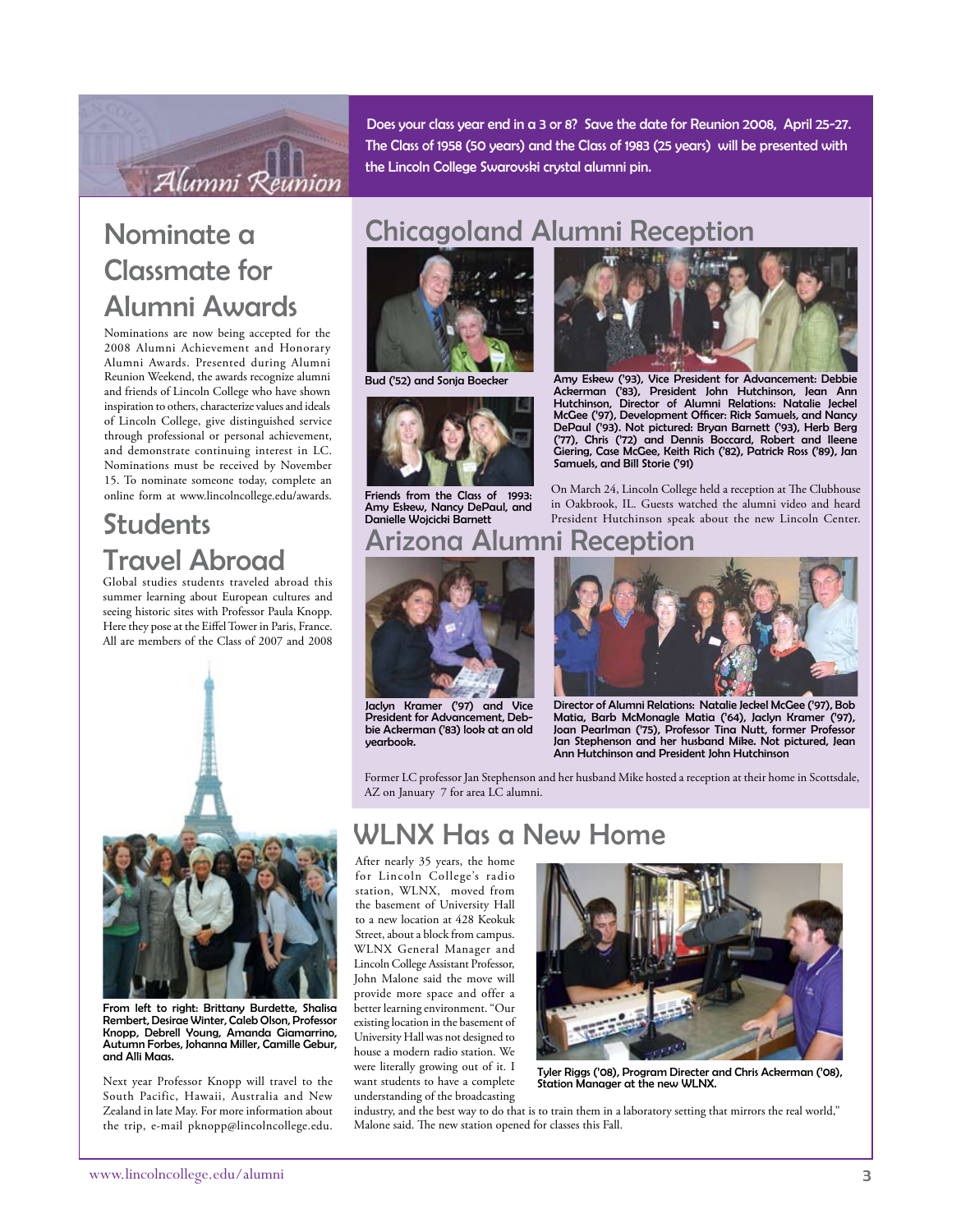# **VCOLN LOG**

We are Lincoln College



**Judy (Cummings) Atteberry** Office Manager

Judy is a graduate of Lincoln Community High School. She earned her A.A. from Lincoln College and then went on to obtain a B.S. from Illinois State University. Having begun her stint at Lincoln College in 2005, she is the friendly face you see when you walk into Student Services. When she's not at Lincoln College, you will find Judy reading a book, working in her yard perfecting her landscape and flowers, or refinishing furniture.

**Michelle Bauer** Director of Counseling

Michelle received a B.S. from Blackburn College and an M.A. from the University of New Haven in Connecticut. She started her career at Lincoln College in 2002 as a Residence Hall Counselor and Assistant Women's Soccer Coach. Michelle continues to serve as the Coordinator for First-Year Experience, a post she took on in 2004. In addition, she is the Assistant Transfer Coordinator. This girl loves sports and music. She is a HUGE Chicago Bears and White Sox fan. She's also a big fan of her husband Todd and their wiener dog Peanut.

**Judy Horn** Director of Health Services

For the past 23 years, Judy has been in her current position. Students at Lincoln College simply know her as "the nurse" (as in, *"If you're not feeling well, go see the nurse"*). She earned a B.S.N. from Illinois Wesleyan University and is an R.N. who is Board Certified in College Health Nursing. Judy loves to play the piano and sing. She is active at her church where she is a parish nurse. She is also proud to have survived raising two sons and she says she has a very patient husband!

**Heather Mueller** Vice President of Enrollment Management and Student Services

After a nationwide search, Heather was hired in July as Vice President of Enrollment Management and Student Services. A native of Minnesota, she earned a B.A. from Concordia College and an M.S. Ed. from Illinois State University. Before coming to Lincoln College in July, Heather was the Executive Director of Enrollment Management and Student Affairs at Thomas University in Georgia. She has previously worked at Rutgers and Illinois State University. In her spare time she enjoys riding her horse, playing guitar, and being outdoors.

**Steve Snodgrass** Director of Student Development

Steve is in his 19th year at Lincoln College. From 1988- 1992, he worked as an admissions counselor. In his current position he primarily deals with campus discipline. He absolutely loves working with students and finds it rewarding to help them reach their goals. In addition, Steve oversees campus security and parking. He is also an avid outdoorsman who enjoys fishing, bow hunting and camping too. Steve and his wife Paula (They met at LC!) have two daughters: Tanna, age nine and Megan, age eight. The girls keep them very busy!

**John Stoltzenburg** Director of Student Activities Assistant Baseball Coach

John earned an A.A. from Lincoln College while playing baseball for the Lynx. He completed a B.S. in Physical Education from Illinois State University. Stoltzy, as he is called, came to Lincoln College in 1995, starting as a Residence Hall Counselor and Security Officer. As a result of his position in Student Activities, he serves as the Yearbook Chairperson, Sponsor of Student Government and Director of Intramurals. Golf, fishing, movies and the Chicago Cubs are John's favorite pastimes. He also likes spending time with his wife Angie and dog Roxy.

**Bridgett Thomas** Director of Residence Life

Lincoln College is the "home away from home" for Bridgett. In fact, she is one of the employees with the greatest longevity, having worked here for 26 years. She has also earned an A.A. from  $IC$ and a B.A. from Lincoln College – Normal. In 1981, Bridgett began as a switchboard operator, a job she had for five years. She then spent the next 18 years as the Secretary to the Dean of Students, Allen Pickering. Since then she has held her current position in Residence Life. Bridgett is an avid Lynx fan and her husband, Tony, is the Lynx Head Baseball Coach. She also enjoys spending time with her family, watching sports and continuing her education.

#### **"Pleasure in the job puts perfection in the work." -Aristotle**

#### What's New With You?

We always welcome news items from Lincoln College alumni for use in future issues of **The Lincoln Log**. If you have news you would like to share with fellow classmates, you have moved, gotten married or had a baby, please let us know.

|                                                          |       |        |        |                                                                                                                                                                                                                                | Class Year: ___________________ |  |  |  |
|----------------------------------------------------------|-------|--------|--------|--------------------------------------------------------------------------------------------------------------------------------------------------------------------------------------------------------------------------------|---------------------------------|--|--|--|
|                                                          | First | Middle | Maiden | Last                                                                                                                                                                                                                           |                                 |  |  |  |
|                                                          |       |        |        |                                                                                                                                                                                                                                |                                 |  |  |  |
|                                                          |       |        |        | State: and the state of the state of the state of the state of the state of the state of the state of the state of the state of the state of the state of the state of the state of the state of the state of the state of the |                                 |  |  |  |
|                                                          |       |        |        |                                                                                                                                                                                                                                |                                 |  |  |  |
|                                                          |       |        |        |                                                                                                                                                                                                                                |                                 |  |  |  |
|                                                          |       |        |        |                                                                                                                                                                                                                                |                                 |  |  |  |
| Complete this form online. www.lincolncollege.edu/alumni |       |        |        |                                                                                                                                                                                                                                |                                 |  |  |  |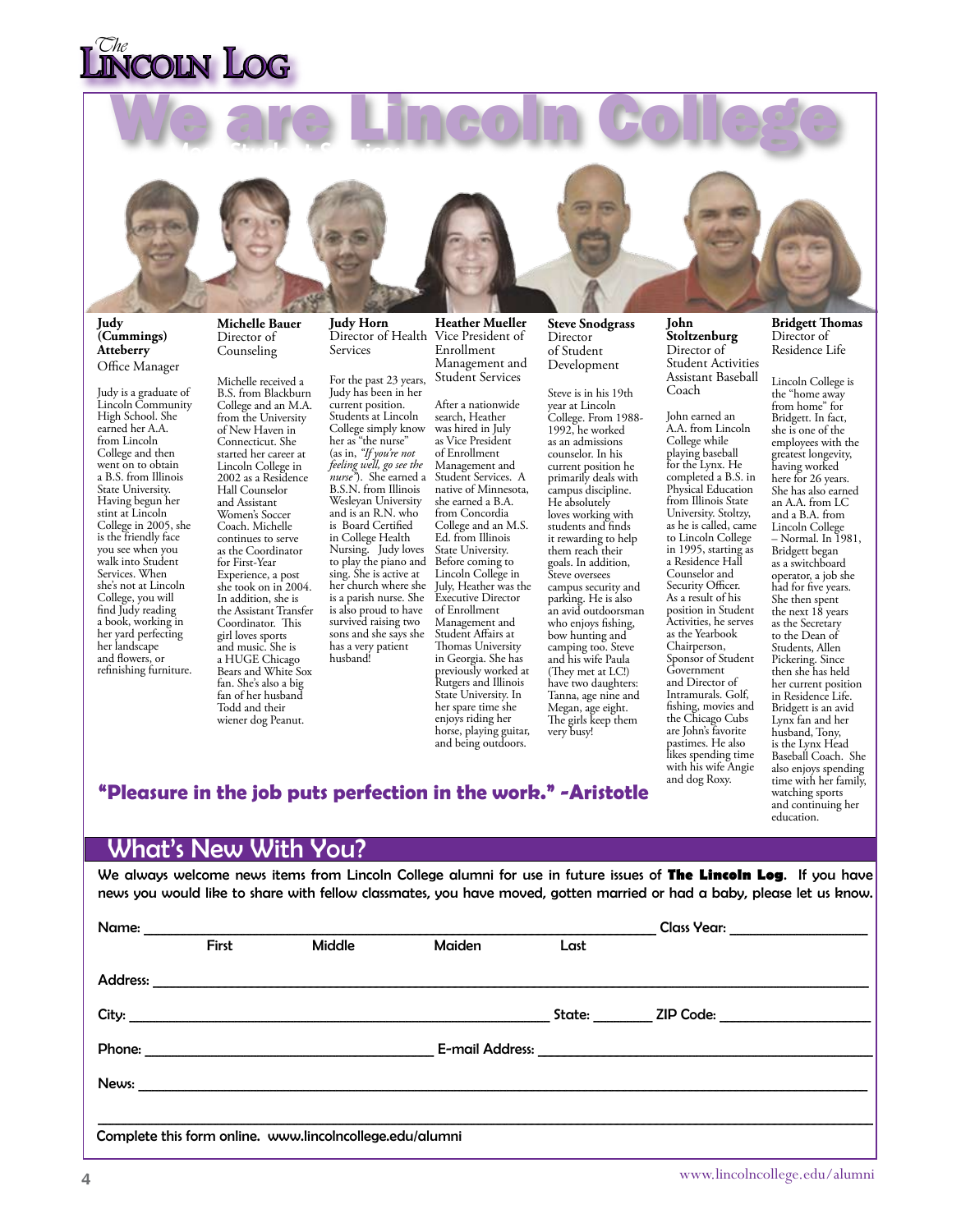# Class Notes Alumni News, Activities and Events

#### 1930s



**Vice President of Institutional Advancement, Debbie Ackerman ('83) visits Reva Cullen Hallmann ('33), on a recent trip to Sun City, AZ.**

**15 years ago,** thirty-seven men<br>cond women were awarded their<br>diploma in the college chapel<br>of the 65th commencement on<br>Wednesday, June 8, 1932. The<br>ceremony began at 10:00 a.m. and women were awarded their diploma in the college chapel at the 65th commencement on Wednesday, June 8, 1932. The ceremony began at 10:00 a.m.

#### 1950s

**Charles Hartnett**, class of 1952, visited campus in May. An accountant, he currently lives in Monterey Park, CA. **George Hill**, class of 1952, would like to hear from his former classmates. George was recently on campus to receive the Alumni Achievement Award in Athletics during Reunion weekend in April. **Dale Adams**, class of 1956, and his wife Jane, celebrated their 40th wedding anniversary by renewing their vows.



**Don Magruder, class of 1956, visited campus in April on his way from his home in Creve Coeur, MO to Detroit, MI for a police badge convention. He is a law enforcement badge** 

#### **collector who specializes in reserve police badges. www.thereservebadgeguy.com.**

### 1960s

**John Iltis**, class of 1962, was presented the 2007 DOC Universe Award at the Chicago International Documentary Festival on March 30, for his commitment to promoting documentary cinema in Chicago.



**1 9 6 2 45 years ago** Construction began on Carroll Hall, a men's dormitory that housed 85 men. It was named in recognition of a \$25,000 gift from Mr. and Mrs. Wallace E. Carroll of Lake Forest, IL. The total cost of construction was \$300,000. According to the November 1962 issue of *The Lincoln Log*, "The first floor includes a spacious lounge and conference room in addition to a Housemother's apartment…"



**Jack Sparacio, class of 1963, and president and CEO of Plastics Engineering and Development, Inc., visited campus in April, speaking to students about the importance of a Lincoln College education and what it takes to survive in business today.** 

**Kathy Cizek Stath**, class of 1967, is a Realtor for ERA Naper Realty in Naperville, IL.



**Marlene Bernstein Samuels**, class of 1970, currently works as a self-employed researcher and writer. www.marlenesamuels. com. **Linda Sturgeon-Coleman**, class of 1971, writes to say that she's been out of touch for some time and would like to hear from her former classmates. A mother of 3 and grandmother of 7, she is happy to say that she is now living pain free with her arthritis and fibromyalgia. **Barry Larrain**, class of 1972, was promoted to colonel in the United States Army Reserve. He recently finished a  $3\frac{1}{2}$  year assignment as the commander of the 14th psychological operations battalion in Moffett Field, CA.

### In Memory

**Mildred Smith Randolph**, 99, class of 1926, died on Friday, January 12. A former country school teacher, she and her husband lived their entire married lives in Logan County. **Anna Behrends**, 90, class of 1936, died on Monday, February 12 at the Christian Village Nursing Home in Lincoln, IL. A retired teacher, she was a long-time supporter of Lincoln College. In 2000, she received the Alumni Achievement Award. The Behrends Admissions Building is also named in honor of her and her brother Bernard. **Joan Maseroni**, class of 1957. **Randall David Rogers**, 59, class of 1967, died unexpectedly on January 3 in Apollo, PA where he worked as a self-employed contractor. **Frank Reuwer**, 57, class of 1969, passed away on Tuesday, March 6. **David "Dave" Steffens**, 56, class of 1971, died suddenly on Friday, June 1. **Francis Trussel, Jr.**, class of 2005, died on Saturday, May 26, while serving in Operation Iraqi Freedom. He served overseas as a tank operator for the U.S. Army. **Francine Lazar**, class of 2007, passed away in February after a long illness. She received an Associate in Arts degree posthumously at the 2007 commencement. **Dr. John Randolph**, 67, member of the Lincoln College Board of Trustees, died on Wednesday, April 4 at his home in Bloomington, IL. Five years ago he was diagnosed with multiple myeloma. He practiced at Gailey Eye Clinic for 33 years.

He served as the commander of Task Force 14, in Operation Iraqi Freedom in Baghdad, Iraq. In his civilian occupation, he is the northwest regional sales manager for Hyster Company. He and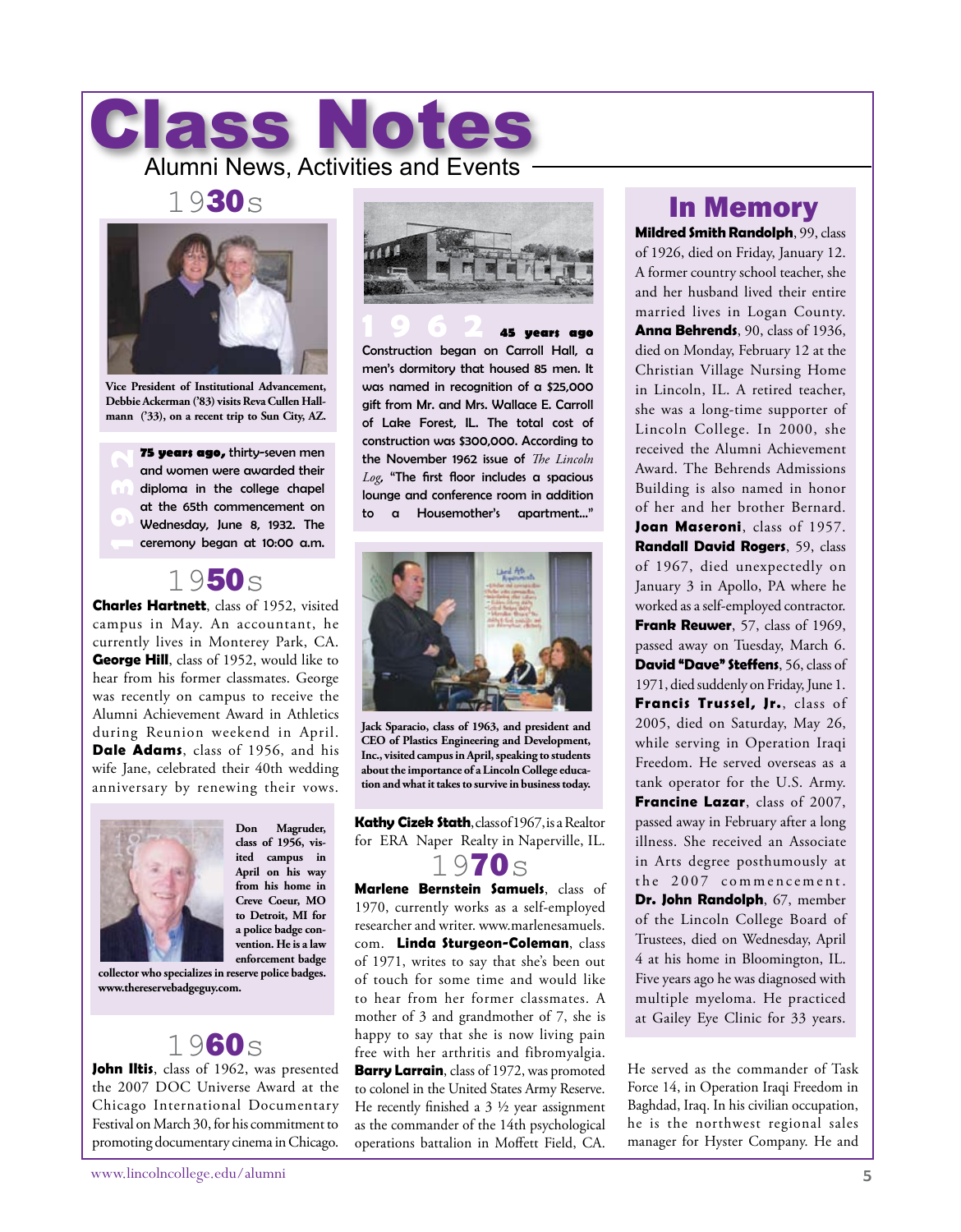# **INCOLN LOG**



his wife **Barbara Mills Larrain**, class of 1972, have been married for 35 years.



**Skip Kitchen, class of 1972, aboard the USS Ronald Reagan (CVN-76) for Tiger Cruise 2007; a seven-day trip from Honolulu to San Diego.**

**Carmen McFadden Webb**, class of 1975, works for Cooper & Scully, P.C. as a billing specialist. On June 9, she married Darrell Webb. They reside in Dallas, TX. **James "Jim" Finchum**, class of 1976, is a public service administrator for Social Security Disability in the State of Illinois. Jim and his wife Carole are the parents of Josh who is a sophomore at Lincoln College. **Patricia Campos Sawyer**, class of 1977, works as a case management supervisor for the non-profit organization, Illinois Migrant Council in Cobden, IL. **Ronnie Jones**, class of 1977, was a referee for the Illinois High School Association State Boys' Basketball Tournament.



**Harry Kendall, class of 1978, lives in Temecula, CA. He came to campus in April while visiting family in Lincoln. While on the campus tour, he saw his old room in Carroll Hall and was interviewed live on WLNX radio.** 

**Charles Gardiner**, class of 1979, is the owner of C&G Marketers. He resides in Evanston, IL.

### 1980s

**Alex Dawson,** class of 1981, works for the Lincoln Correctional Center in Lincoln, IL as a casework supervisor. **Christina Chiu**, class of 1982, is the managing director for Ming Shing Plastic and Metal Fty. Ltd. She and

her husband Jonathan live with their children Joseph and Jessica in Hong Kong. **Scott Joslin**, class of 1982, lives in Bloomington, IL and recently celebrated his 25th anniversary with State Farm Insurance Companies where he works as a computer specialist. **Andrea Myerson Berman**, class of 1983, is the author of *Lincoln: Echoes of the Past*. This book is based upon her experiences as a student at Lincoln College. It is available on Amazon.com or at Barnes and Noble.

![](_page_5_Picture_12.jpeg)

**Kevin McCaster, class of 1983, received the Medal of Valor. He is a corporal for the city of Downey police department in Downey, CA.**

**Kristi Rackley**, class of 1984, wishes Coach Donna Bonebrake congratulations for receiving the Honorary Alumni Award at Reunion this year. Kristi has fond memories of her time at Lincoln College and would like to hear from her former softball and basketball teammates. **Ryan Baker**, class of 1986, wrote *How Would I Paint the World*, a children's book. It is available at www. outskirtspress.com. Baker lives in Decatur, IL with his wife and two daughters. **Colette Mobley Sales**, class of 1986, works for American InterContinental University as an admissions advisor. **Patti Bottrell Davis**, class of 1987, is an administrative assistant for AIG American General, a life and disability insurance company in Springfield, IL. **Kevin McCormack**, class of 1987, is the president of Healthy Bark, LLC, a retail business providing all-natural pet food, supplements, and other unique goods for cats and dogs. www.wagnwash.com. **Micki Allen Callister**, class of 1988, is a personal trainer in Cannon Falls, MN. She owns and operates Fitness Is Good!

![](_page_5_Picture_15.jpeg)

**Stephen Buntrock, class of 1988, played Gaston in Walt Disney's Beauty and the Beast on Broadway. This fall he is taking on a new role as Teen Angel in Grease which opened August 19 at the Brooks Atkinson Theatre in New York. He and his wife Erin Dilly, live in New Jersey. Pictured are Professor Tina Nutt, Stephen Buntrock ('88), and Professor Jan Bowers after seeing Stephen in Beauty and the Beast.**

**David Malec**, class of 1989, owns Daydream Video, which provides professional wedding and corporate videography in Madison, WI. **Kris Smith Nunez**, class of 1989, teaches high school English at Rock Falls High School in Rock Falls, IL.

![](_page_5_Picture_18.jpeg)

**Amy Eskew ('93), Darien Ritterbush ('94), Rick Salazar ('93), Danielle Barnett ('93), and Nancy DePaul ('93).**

1990s

**Wendy Cameron**, class of 1990, is a laboratory supervisor for the American Red Cross in Peoria, IL. **Jeffrey Fizer,** class of 1990, works for the United States Postal Service. **Heather Wurth**, class of 1990, serves as a police sergeant for the city of Milwaukee's police department. **Mike Loeffelholz**, class of 1991, is in an episode of Day Break on ABC. Watch him online at abc.com. He's a passenger on the plane in the first couple of minutes of the January 29 episode titled "What if He's Free." **George Gershon**, class of 1992, works for Wells Fargo Home Mortgage as a senior mortgage banker in White Bear Lake, MN. **Michael Leab**, class of 1992, is an account manager for Uticor in Bettendorf, IA.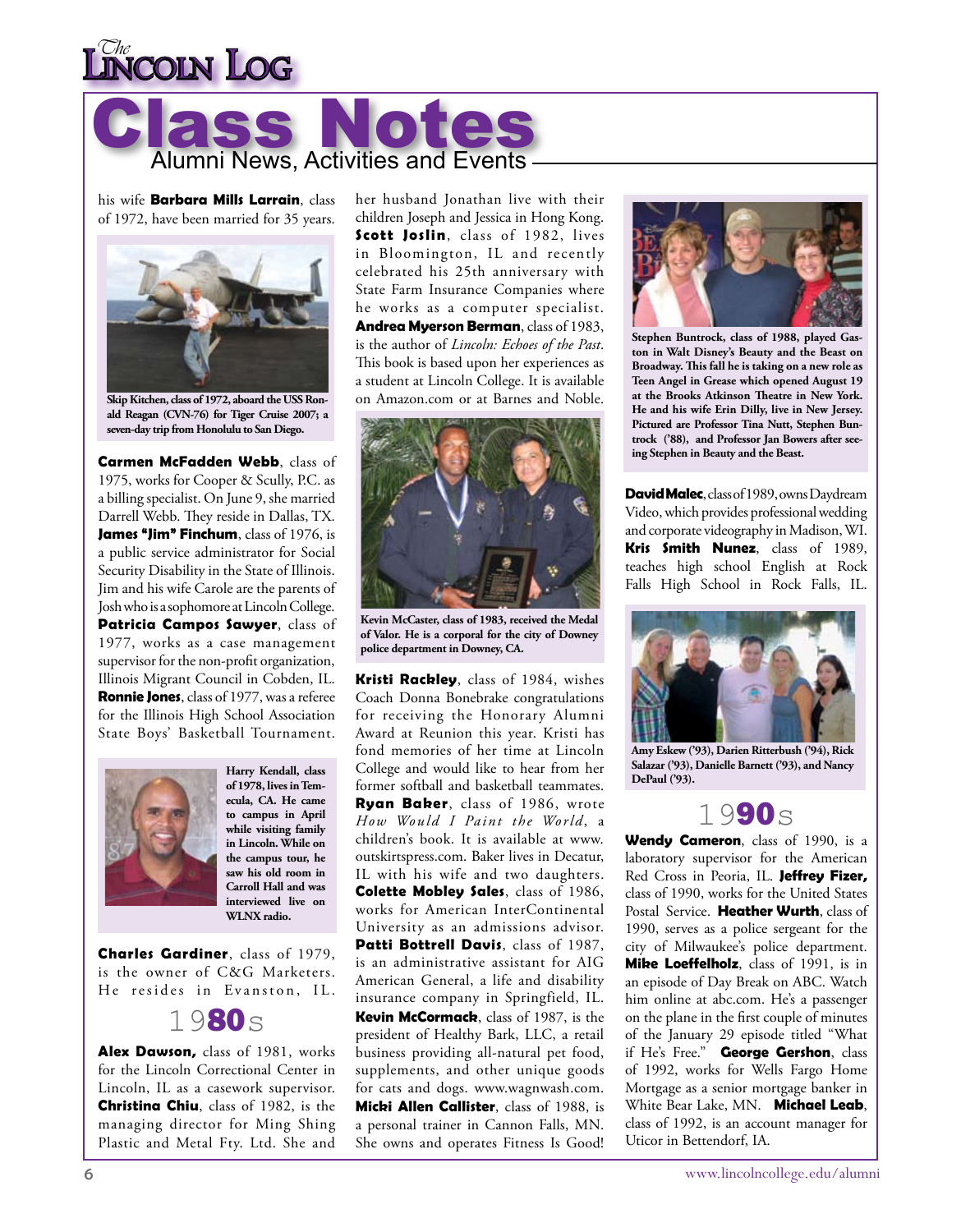**Jeannette Goeschel Barlow,** class of 1993, works at Jacksonville High School as a coach and physical education teacher in Jacksonville, IL. **Paris Parham**, class of 1993, was named as the assistant basketball coach for Illinois State University in Normal, IL. **Jason Morin**, class of 1994, is the general manager for Brighton Car Wash in Naperville, IL. **Sheila James-Foster O'Brien**, class of 1994, works for the Illinois School for the Visually Impaired in Jacksonville, IL. She is a dietician. **Al Rossi**, class of 1994, and his wife **Denise McFarland Rossi**, class of 1995, recently purchased Town and Country Barber shop in Delphi, IN. **Jason Boyd**, class of 1997, is the owner and operator of Boyd's Travel Group in Urbandale, IA. On January 12, he was married to Megan Rae O'Leary. **Jennifer Greenaway Baedke**, class of 1998, welcomed her first child Addison Christina Baedke on August 18. She and her husband Jason live in Lake in the Hills, IL. **Andrew Brock**, class of 1998, is a defense analyst for General Dynamics Advanced Information Systems in the Department of Homeland Security in Washington, D.C. **Emily Sarnes Leonard**, class of 1998, lives in Havana, IL with her husband Chad. She is a stay at home mom to Jackson, 7; Aaron, 5; and Jillian, 3. **Rachel Wolfson**, class of 1998, works as an administrative assistant for Bass/ Schuler Entertainment in Chicago, IL.

#### 2000s

**Candace Sheley Company,** class of 2001, works as an underwriter for State Farm Insurance Companies in Bloomington, IL. She and her husband Jeff have two children, Noah, 2, and Alyssa, 1. **Sarah Costin**, class of 2001, recently celebrated her oneyear anniversary at CCC Information Services in Chicago, IL. She works as a registration services specialist and lives in Downers Grove, IL. **Robert "Mitch" Martin**, class of 2001, is a member of Bucket Boys, a hip-hop percussive duo that combines music, laughter, and positive life skills. www.bucketboys.net.

![](_page_6_Picture_3.jpeg)

**Jennifer Sydney, class of 2000, is a founding member of Rushforth Productions. She starred in Vassily Sigarev's Ladybird at the Bootleg Theatre in Los Angelas, CA. Here she is with the cast. From left, Jennifer, Ned Mochel, Yasen Peyankov, Jeff Perry (Grey's Anatomy, Prison Break), York Griffith, Sarah Utterback (Grey's Anatomy) and Patrick Mapel. www.rushforthpoductions.com.**

**Angie Bossingham**, class of 2002, works as a teacher's aide at Lincoln Community High School in Lincoln, IL. **Angela Belchenko**, class of 2002, earned a spot as a Pacemate for the Indiana Pacers. **Brandon Davidson**, class of 2003, is an insurance agent with Cornerstone America, Inc. in Pittsburgh, PA. **Summer Holley Oatman**, class of 2003, works for the Pekin YWCA as an infant and toddler teacher. She resides in Pekin, IL with her husband David. **Steven Ferrell**, class of 2004, is a financial advisor in Lombard, IL at Ameriprise Financial Services, Inc. **Jason Lumberry**, class of 2004, is working as a counselor for Knox County Mary Davis Home, a juvenile detention center in Galesburg, IL. **Kristin Rucks**, class of 2005, recently graduated from MacMurray College with a degree in Elementary Education. **Sarah Musser**, class of 2006, is currently a student at Illinois State University. **Tiffany Tungate**, class of 2006, is working on a physical education degree at Western Illinois University. **Jason Richards,** class of 2007, was nominated for the Irene Ryan Award competition, a coveted collegiate acting award. He was selected for his portrayal of Dr. Lyman in Lincoln College's production of Bus Stop. Richards is currently attending the University of Iowa. **Justin Hale**, class of 2008, placed 6th at the national wrestling tournament. A freshman from Bloomington, IL, he was also named an All-American. **Ken Jordan**, class of 2008, was named an All-American at the national wrestling tournament in February. He is a sophomore at Lincoln College and was national wrestling champion at 133 pounds. **Craig Noort**, class of 2008, was nominated for the Irene Ryan Award competition, a coveted collegiate acting award. His portrayal of Bo Decker, the lead in Lincoln College's production of Bus Stop earned him this nomination. Noort is a sophomore at Lincoln College.

![](_page_6_Picture_7.jpeg)

**Women's Basketball Alumni came back to campus on February 17 for a scrimmage game. Former players were (from left) Kristin Rucks '05, Latoria Lane '06, Angie Bossingham '02, Sarah McLaughlin Clark '02, Brittany Ingram '05, Candace Sheley Company '01, Tiffany Tungate '06, and Sarah Musser '06. Front Row: Ronni Beebe '02.**

#### Alumni Directory Planned

The Office of Alumni Relations has partnered with Harris Connect to produce the first ever Lincoln College Alumni Directory. Starting this December, e-mail and direct mail questionnaires will be sent to Alumni so they can verify their information. The directory is scheduled to be released in September 2008. Alumni will have the opportunity to share their personal information and even include a photograph or personal note about their Lincoln College experience.

The Lincoln Log is published two times a year by Lincoln College, 300 Keokuk St., Lincoln, IL 62656. Third class postage paid at Lincoln, Illinois.<br>POSTMASTER: Send address changes to Ofice of Advancement, Lincoln College, color, creed, national origin, religion, race, or sex, with regard to student admissions and recruitment, student programs, or employment of personnel. lt is the college's intent to comply with all equal opportunity regulations including, but not limited to, Title IX of the 1972 Education Amendments of<br>Section 504 and the Rehabilitation Act of 1973. Inquires may be direc Lincoln, IL 62656. Phone (217) 732-3155 ext. 219 or e-mail nmcgee@lincolncollege.edu.